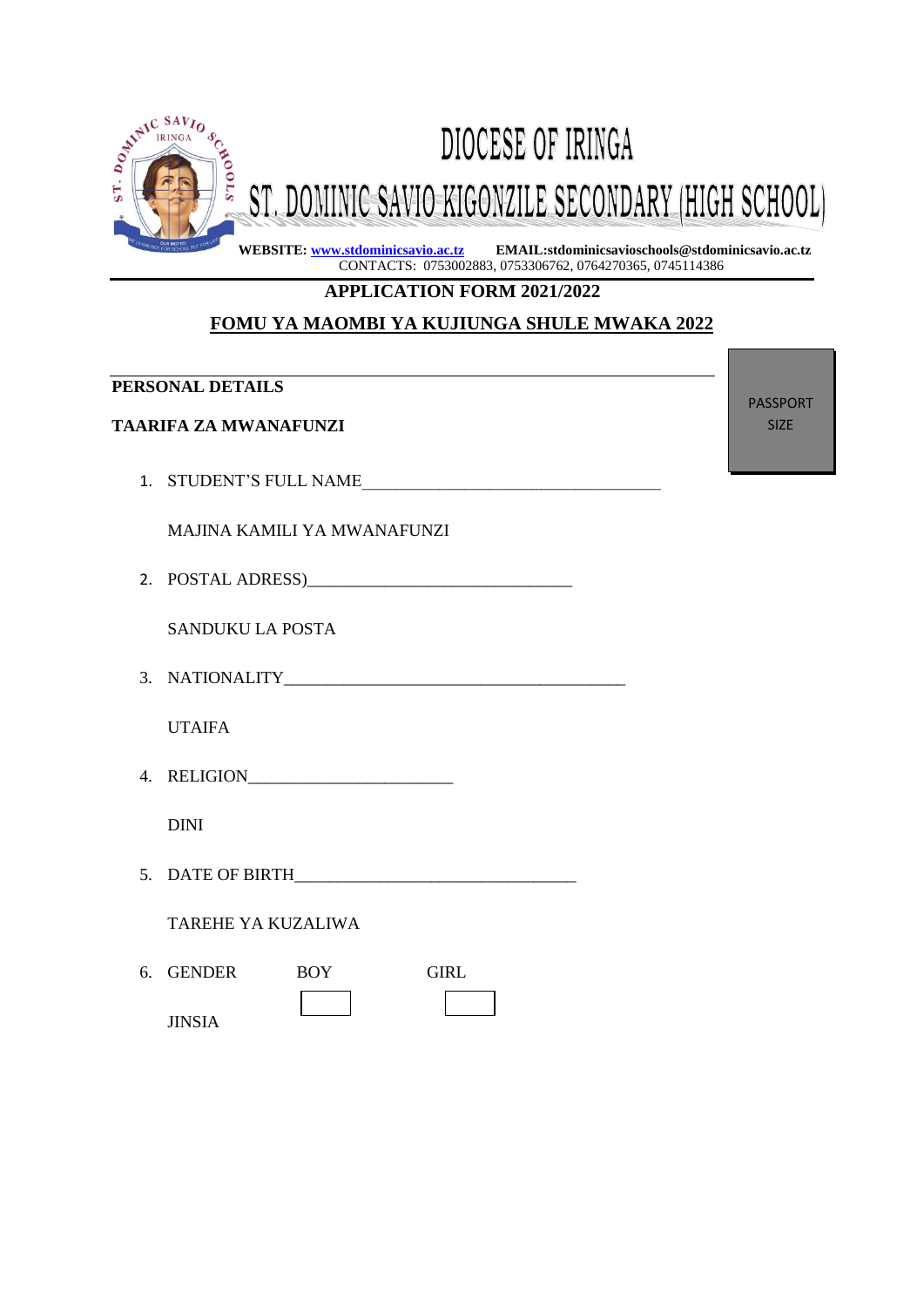#### **SHULE IMESAJILIWA KWA NAMBARI S.5242**

#### **BARAZA LA MITIHANI TANZANIA MATOKEO YA UTAHINI KIDATO CHA NNE (2020/2021) CENTER: S5865-ST DOMINIC SAVIO KIGONZILE SECONDARY SCHOOL** SHULE ILISHIKA NAFASI YA **KWANZA (1)** KIWILAYA YA **PILI (2)** KIMKOA

# **JINSIA DARAJA (DIVISION) I II III IV WALIORUDIA KE**  $\begin{array}{|c|c|c|c|c|} \hline 11 & 06 & 0 & 0 & 0 \\ \hline \end{array}$ **ME 28 06 0 0 0 IDADI 39 12 0 0 0**

#### **JUMUISHO LA MATOKEO KISHULE:**

# **BARAZA LA MITIHANI TANZANIA MATOKEO YA UTAHINI KIDATO CHA PILI (2020) CENTER: S5865-ST DOMINIC SAVIO KIGONZILE SECONDARY SCHOOL**

|               | <b>DARAJA (DIVISION)</b> |             |                |    |                   |
|---------------|--------------------------|-------------|----------------|----|-------------------|
| <b>JINSIA</b> | I                        | $\mathbf H$ | $\mathbf{III}$ | IV | <b>WALIORUDIA</b> |
| KE            | 53                       |             | 0              | 0  |                   |
| <b>ME</b>     | 47                       | 0           | 0              | 0  |                   |
| <b>IDADI</b>  | 100                      | 1           | 0              | 0  |                   |

#### **JUMUISHO LA MATOKEO KISHULE**: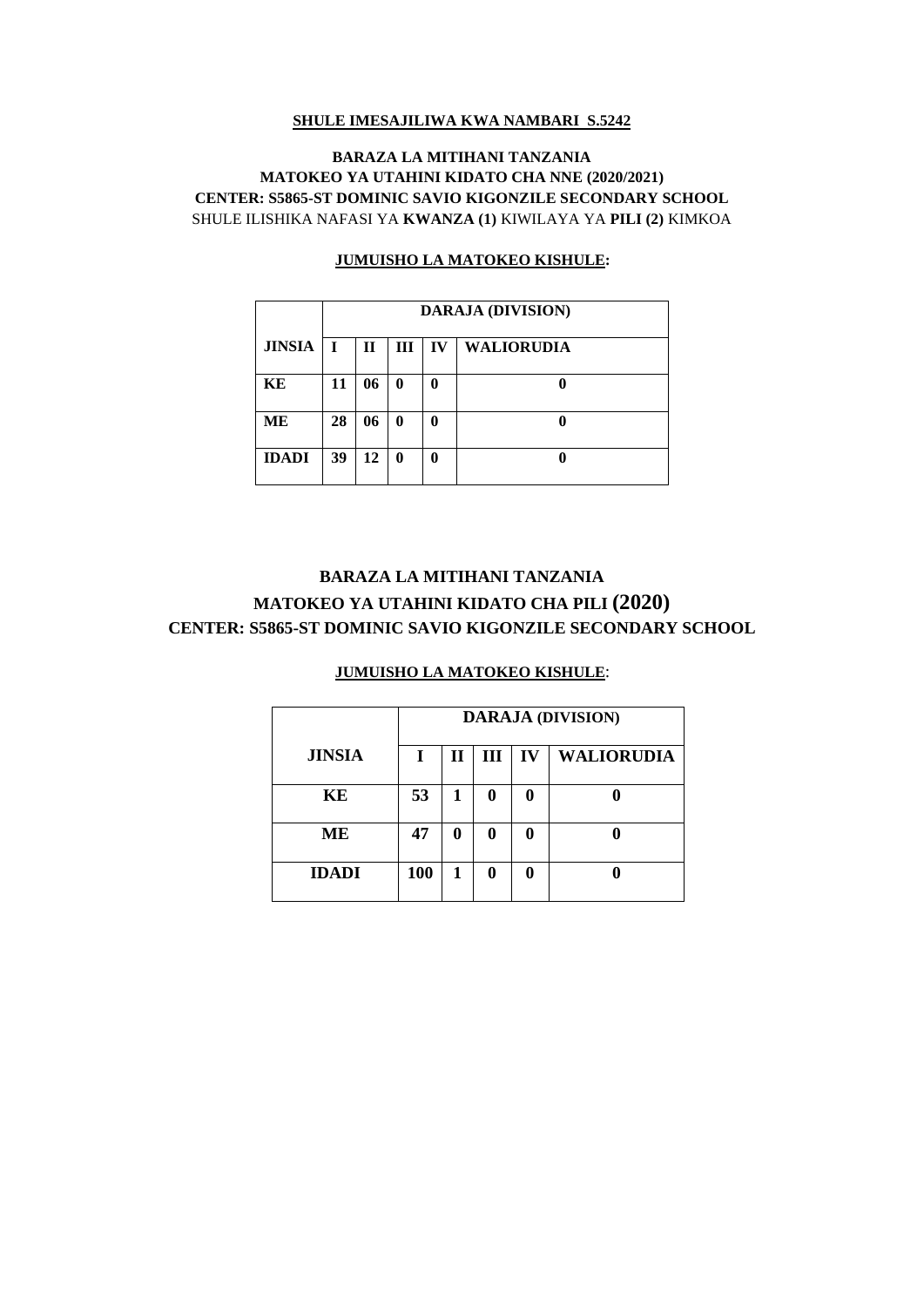### **PARENTS/ GUARDIANS DETAILS TAARIFA ZA MZAZI/MLEZI**

**PARENT GUARDIAN NAME (FATHER) \_\_\_\_\_\_\_\_\_\_\_\_\_\_\_\_\_\_\_\_\_\_\_\_\_\_\_\_\_\_\_\_\_\_\_\_\_\_ JINA LA MZAZI/MLEZI**

| OCCUPATION/KAZI                |  |
|--------------------------------|--|
|                                |  |
| DISTRICT/WILAYA___________     |  |
|                                |  |
|                                |  |
|                                |  |
| OCCUPATION/KAZI                |  |
|                                |  |
| DISTRICT/WILAYA__________      |  |
| REGION/MKOA                    |  |
| <b>CONTACTS/NAMBA YA SIMU:</b> |  |

### **NOTE THAT**

- 1. Entry examination will start at 8:00am up to 12:00 noon on the mentioned dates and days.
- 2. There shall be no excuse for lateness.
- 3. The results will be out after three days from the day you write interview.
- 4. For those who will be selected, will be notified by sms through parent's contacts.
- 5. Name of primary school completed grade seven JINA LA SHULE YA MSINGI ALIYOMALIZA DARASA LA SABA.
- 6. Your examination number Namba yako ya mtihani

# **FOR OFFICE USE ONLY**

7. Your registration number Namba yako ya usajili\_\_\_\_\_\_\_\_\_\_\_\_\_\_\_\_\_\_\_\_\_\_\_\_\_\_\_\_\_\_\_

\_\_\_\_\_\_\_\_\_\_\_\_\_\_\_\_\_\_\_\_\_\_\_\_\_\_\_\_\_\_\_\_\_\_\_\_\_\_\_\_\_\_\_\_\_\_\_

# **ADMISSION FORM**

- ➢ **PAY THROUGH CRDB BANK ACCOUNT NUMBER 0150430994000 ( ST.DOMINIC SAVIO KIGONZILE SECONDARY SCHOOL)**
- ➢ **COST TSH. 20,000/=**